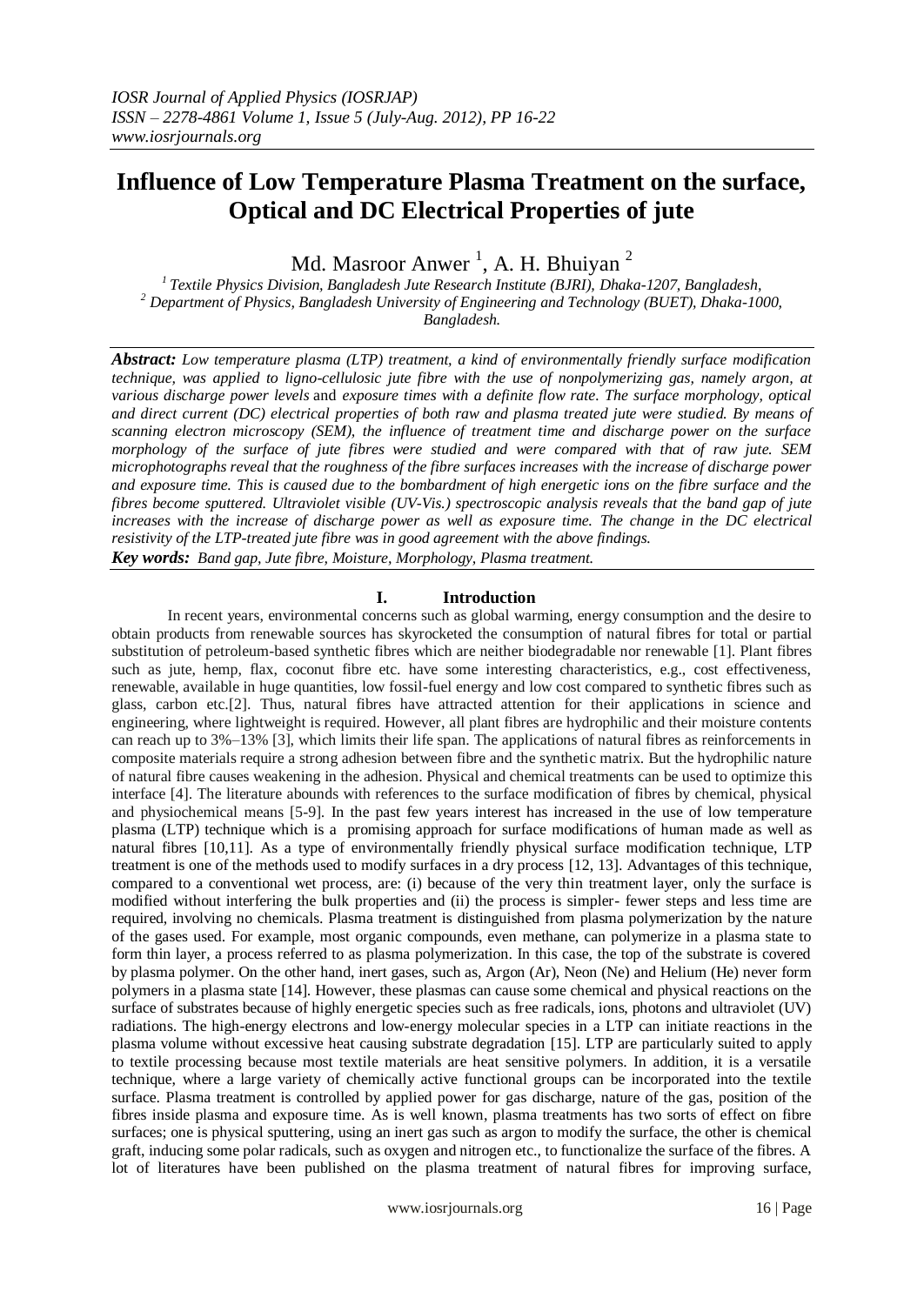mechanical, physical and thermal properties as well as composites where jute was used as a reinforcing material. However, research work so far has done on comparative study concerning the impact of plasma treatment upon the changes of band gap as well as electrical resistivity of the jute fibre is sparse. In the present work, jute fibres were treated with low temperature Ar plasma for different discharge power and exposure time. The ultimate goal of the research work is designed to inspecting raw jute, LTP treated jute surfaces by scanning electron microscopy (SEM) at very high magnifications, optical band gaps of raw, and LTP treated jute fibre by UV-Vis. spectroscopy and DC electrical resistivity by a high impedance electrometer.

## **II. Experimental Details**

## **2.1 Low temperature plasma treatment**

Jute fibres were collected from the local market in Bangladesh. The jute fibres were introduced into a bell jar type capacitively coupled glow discharge reactor, which was made up of a cylindrical Pyrex glass belljar having 0.15 m in inner diameter and 0.18 m in length. It consists of a pair of circular stainless steel electrodes with their planes parallel to each other. They are positioned cylindrically symmetric and capable of axial movement. The electrodes were connected to high-tension AC power supply (3.5 kV, 2.8 kW). To sustain a glow discharge i.e. for getting proper and uniform plasma, the conductive electrodes are separated 0.035 m apart from each other. In order to exposed all through uniform LTP treatment on the samples surface, the fibres (length of each fibre: 0.08 m) were inserted between the two metallic electrodes by a carrier. After placing the jute fibres between pair of electrodes, the glow discharge chamber was evacuated by a rotary pump (Vacuubrand, Vacuubrand GMBH and Co, Germany) at a pressure of 1.33 Pa. Argon was considered as a plasma gas for treating the jute fibre. The discharge powers were adjusted at 50, 75 and 100 W at a line frequency of 50 Hz with the duration of exposure times were 5, 10, 15 and 20 min. of LTP treatment of the surface of jute fibres. In all treatments, Ar gas was introduced into the reaction chamber by a flowmeter (Model: 1355K4BQ8F6CG, Emerson electric, Pennsylvania, USA) at a flow rate of 0.2 L/min. which was maintained by a needle valve. Fig. 1 shows a flow-chart of a plasma treatment system which was used in this experiment.



After plasma treatment has been finished, and the vacuum chamber was vented, jute samples were then removed and handled carefully in order to avoid possible surface contamination to the fibres. Later, the plasma treated fibres were immediately placed into a desiccator with the silica gel.

## **2.2 Characterization Techniques**

#### 2.2.1 SEM analysis

The surface morphology of the raw and LTP treated jute fibres were examined with a SEM (Model: S50, FEI Qunta Inspect, The Netherlands) operated at 25 kV in low vacuum control at 50 Pa. The surfaces of the jute fibres were examined at  $2000 \times$  magnification.

#### 2.2.2 Uv-Vis. analysis

The UV-Vis spectra of raw and plasma-treated jute fibres at various exposure time with different discharge power were recorded at room temperature in absorption mode using a Shimadzu UV-160A spectrophotometer (Shimadzu, Tokyo, Japan), in the wavelength range of 200 to 1100 nm. The absorption spectra were recorded both for raw and plasma treated jute at various exposure time with different discharge power.

## 2.2.3 DC Electrical characteristics

The current density-voltage (J-V) characteristics of tablet formed jute fibres were studied at room temperature in the DC voltage range of 5- 100 V. The current pass through the tablet was measured by a high impedance Keithley 614 electrometer (Keithley Instruments, Inc.,USA) and the DC voltage was applied by an Agilent 6545A stabilized DC power supply (Agilent Technologies Japan Ltd, Tokyo, Japan). The voltage was increased step by step. The samples were depolarized before each measurement run.

www.iosrjournals.org 17 | Page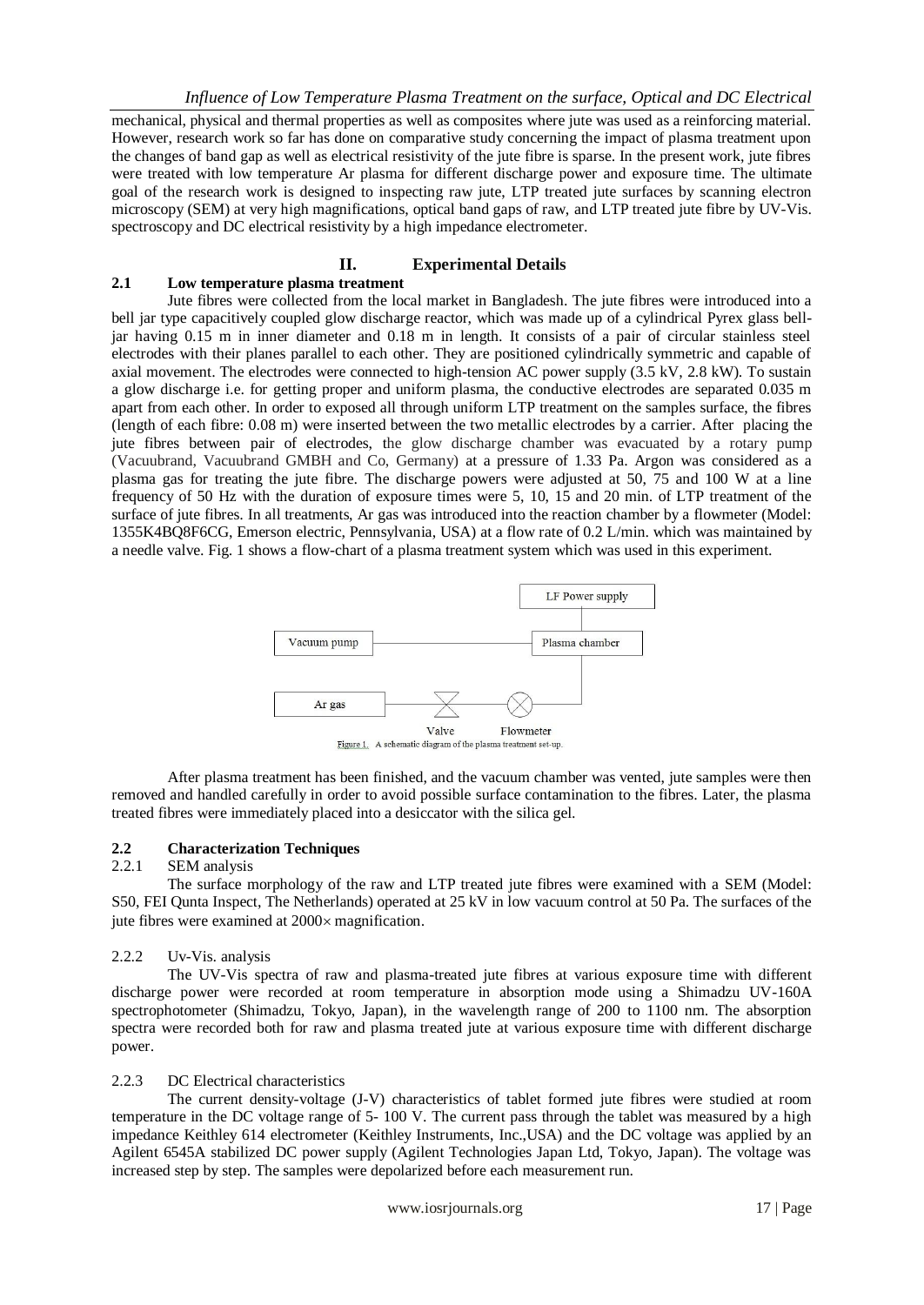## **2.3 Sample preparation for the Uv-Vis. and DC electrical measurements**

In preparing the samples, both raw and plasma treated jute fibres were cut into small pieces of sizes of about 1.0-2.0 mm. By mortar and pestle these small pieces of jute fibres were ground, crushed and mixed in order to convert into powder form. Finally, the jute powders were seived by a very fine and thin net to make the powder finer. The powdered form jute of about 200 mg. was then put in a specially prepared high-pressure die. In order to make the tablets from jute powder, a high pressure (14000 psi) was applied by a hydraulic press (Model: X30659, 0-16000 psi, Mold Pressure, P.S.I: 1" and 5/4" Mold, Will Corporation, NY, USA). The diameter and the thickness of each equipped tablet was 13.5 and 1.5 mm respectively. In these way thirteen types tablets (one tablet was for raw jute and another twelve were for LTP treated jute) were prepared with treated jute samples of different discharge power and exposure time. For DC parameters measurements suitable electrical contacts were made by coating opposite faces with silver paste. Thereby forming parallel plate capacitor geometry. All the tablets were oven-dried at 100°C before characterization of the samples.

## **III. Results And Discussion**

#### 3.1 Surface morphology

SEM microphotographs of raw jute fibre and LTP treated jute fibres by Ar gas at various discharge powers (50, 75 and 100 W) and exposure times (5, 10, 15 and 20 min.) were taken in this experimental work. Only raw jute and 10, 20 min. LTP treated jute with 50 and 100 W discharge powers are presented here in Fig.  $2(a)-(e)$ .



www.iosrjournals.org 18 | Page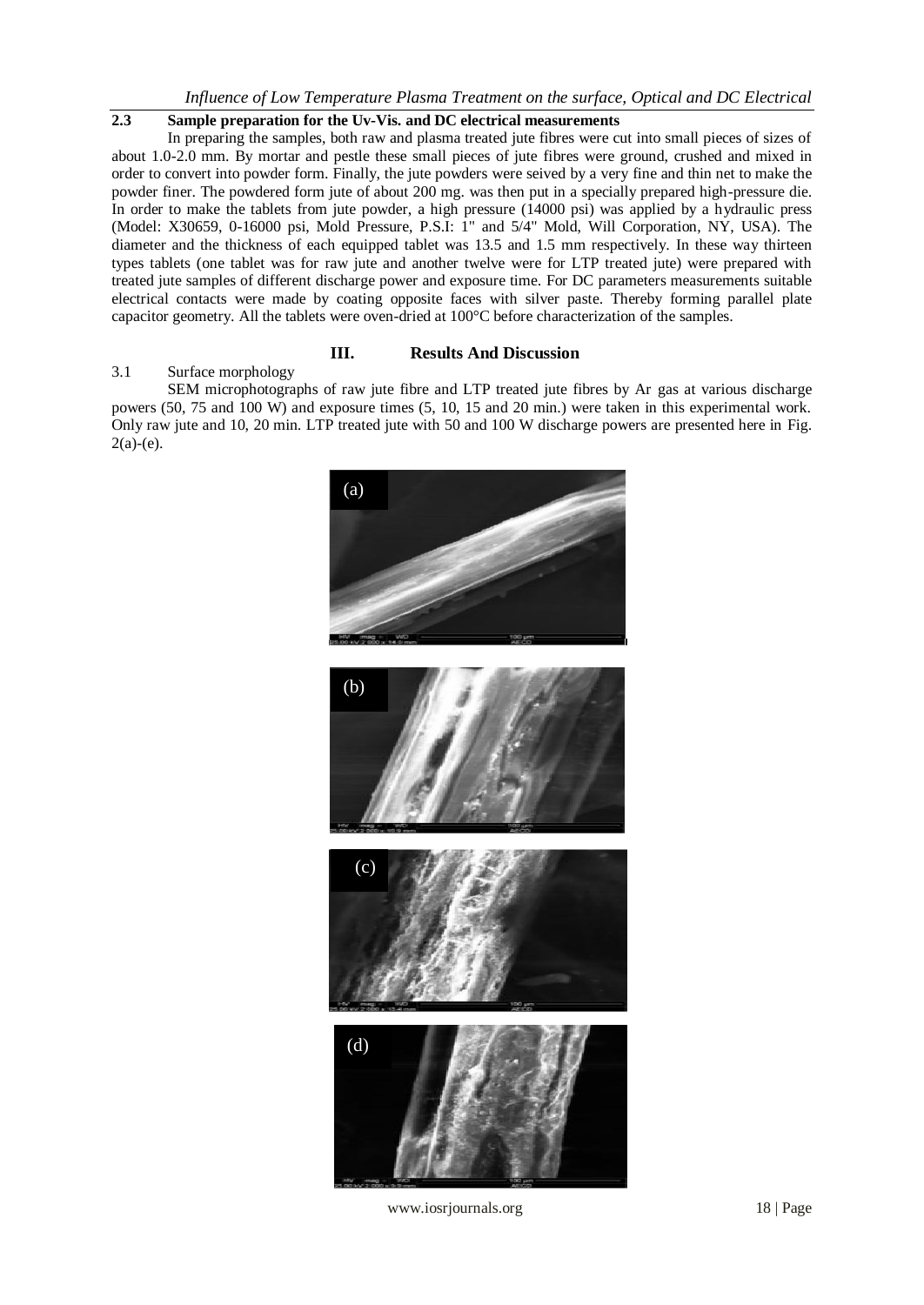

Figure 2: SEM microphotographs of different jute fibres (a) raw jute (b) 50 W, 10 min. (c) 50 W, 20 min. (d) 100 W, 10 min. and (e) 100 W, 20 min. LTP treated jute fibre by Ar gas.

It can be visually verified that the surface of raw jute at Fig. 2(a) is smooth and shows no roughness. Fig. 2(b)-(e) illustrate the action of plasma treatment with Ar on the fibre surface for different exposure time and discharge power. Fig. 2(b)-(c) associated with 50 and 100 W discharge powers of 10 min. treatment time presents a surface like rough and fragmented. Fig. 2(d)-(e), associated with 50 and 100 W discharge powers of 20 min. treatment time shows more roughness and also shows degradation on fibre surface. Besides, Fig. 2(e) shows the formation of pits on the fibre surface, likely by the physical sputtering mechanism of plasma causing more degradation on the fibre surface [16]. According to the physical sputtering mechanism the longer the duration of physical sputtering of LTP treatment, the more severe the modification of the fibre surface which are shown by SEM microphotographs (figure 2). In addition, the higher the discharge power applied the more kinetic energy the plasma species will carry. Hence, there will be a change in the total amount of the excited particles inside the plasma and their energy level accordingly when the input power increases under a constant pressure. As a result strong intensity of plasma action happened on the fibre surfaces due to the increase of charged ion concentration. [17, 18]. It is noted that jute fibre contains organic molecules. Gaseous plasma may also introduce degradation and chain scission in fibre [19]. Plasma gas may also react with some polymer constituents inside the fibre and ultimately causes rupture and increases the surface roughness, voids and spaces in the jute fibre. Thus, plasma treatments result in significant change of morphology of the fibre surface.

#### 3.2 Ultraviolet-Visible spectroscopic analysis

Fig. 3 shows the representative graphs of absorbance vs. wavelength curves of raw jute and LTP treated jute with different exposure time at 100 W discharge power.



Figure 3Absorbance vs. wavelength curves for Ar plasma at 100 W

From the above Fig., it is seen that at high wavelengths (700-1100 nm) the absorption is high and almost constant. But from 700 to 600 nm the absorption level falls sharply. Again, from 600-200 nm the absorption falls gradually with the decrease of wavelength. The absorption coefficient, α, was calculated from the absorbance data of figure 3 using the relation [20]

#### $\alpha = 2.303(A/d)$

where, A is the absorbance and d is the thickness of the jute tablet. The spectral dependence of  $\alpha$  as a function of photon energy, hv, is shown in Fig. 4. The dependence of  $\alpha$  on hv helps to study the band structure and to measure the band gap.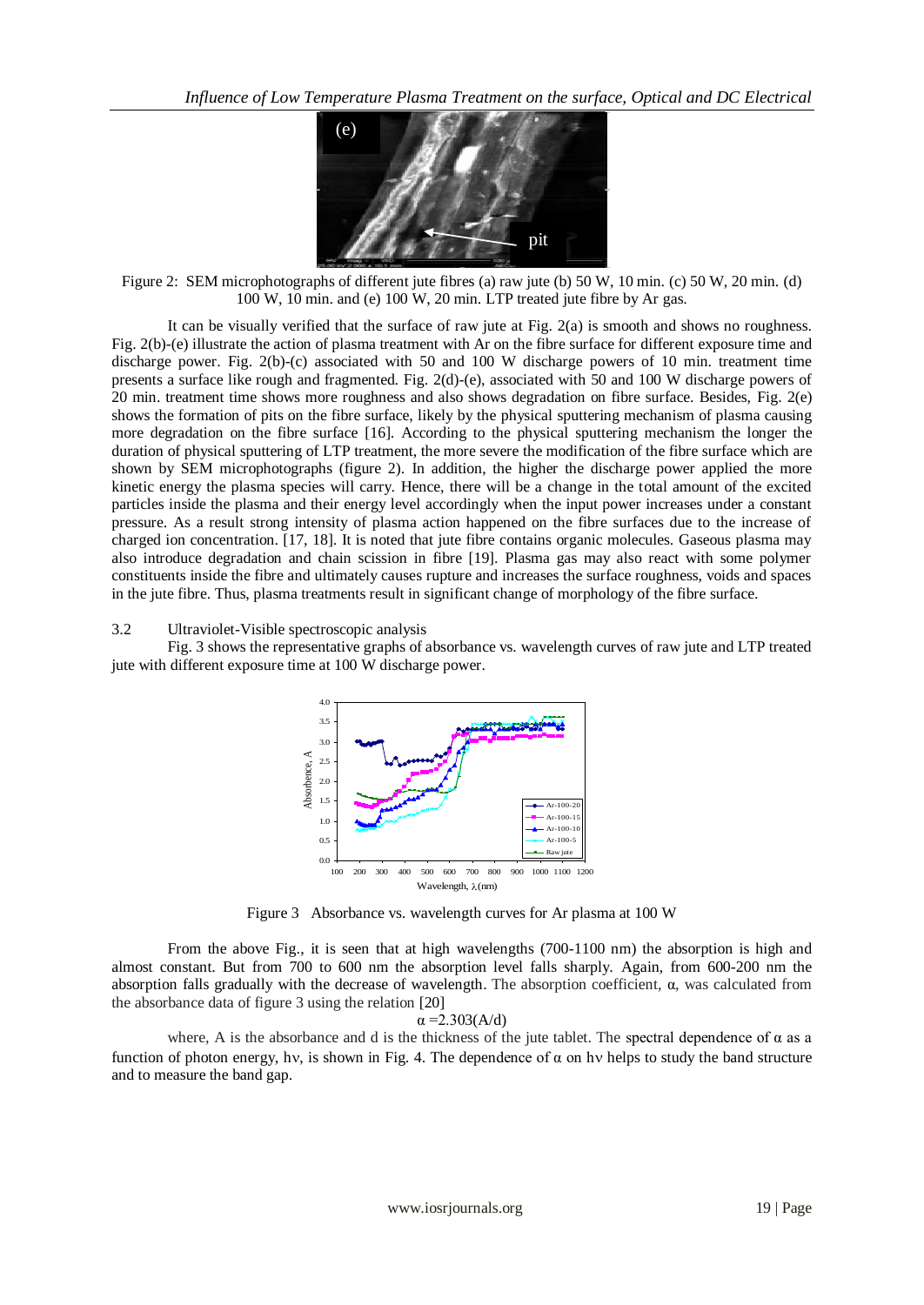

Figure 4Absorption Coefficient Vs. Photon energy curves for Ar plasma at 100 W (An example of determining of band gap is shown in the case of raw jute fibre)

From the Fig. 4 the optical band gap,  $E_g$ , are determined from the intercept of the linear part of the curves extrapolated to zero  $\alpha$  in the energy axis. In this way, the values of  $E<sub>g</sub>$  are obtained for the raw jute and all LTP treated jute, are plotted versus exposure time, and discharge power in Fig. 5 and Fig. 6 respectively.



Figure 5 Optical band gap vs. exposure time at different power of Ar gas



Figure 6 Optical band gap vs. discharge power at different time of Ar gas

It is seen from the Fig. 5 and Fig. 6 that  $E<sub>g</sub>$  of jute fibres increases with the increase of both exposure time as well as discharge power. The reasons behind the increase of  $E<sub>g</sub>$  with the increase of exposure time and discharge power may be explained as follows: Chemically jute fibre possesses high content of semicrystalline and amorphous materials, such as hemi-cellulose and lignin. Also, due to the presence of the hydroxyl groups on the fibre surface and in the amorphous region, the jute fibres can absorb moisture from the atmosphere under standard conditions of temperature and pressure [6]. So, the jute fibres are hygroscopic and hydrophilic in nature. When jute fibre is exposed to LTP, energetic charged particles inside the plasma are able to interact chemically with the surface to be treated. Such interactions can also affect the material properties and the moisture content of the treated fibre decreases due to the surface modification of the fibres. In the LTP process, the water (H2O) dissociates into H and –OH species by energetic gaseous ion bombardment. The temperature sensitive jute fibres were dried more effectively in plasma without damaging its constituents and also improved the crystallinity of the fibres [21]. So, band gaps increases with increase of exposure times and discharge powers.

### 3.3 DC Electrical characteristics

The representative current density- voltage (J-V) graphs of tablet formed raw jute and LTP treated jute with different exposure times at 100 W discharge power are presented in Fig. 7.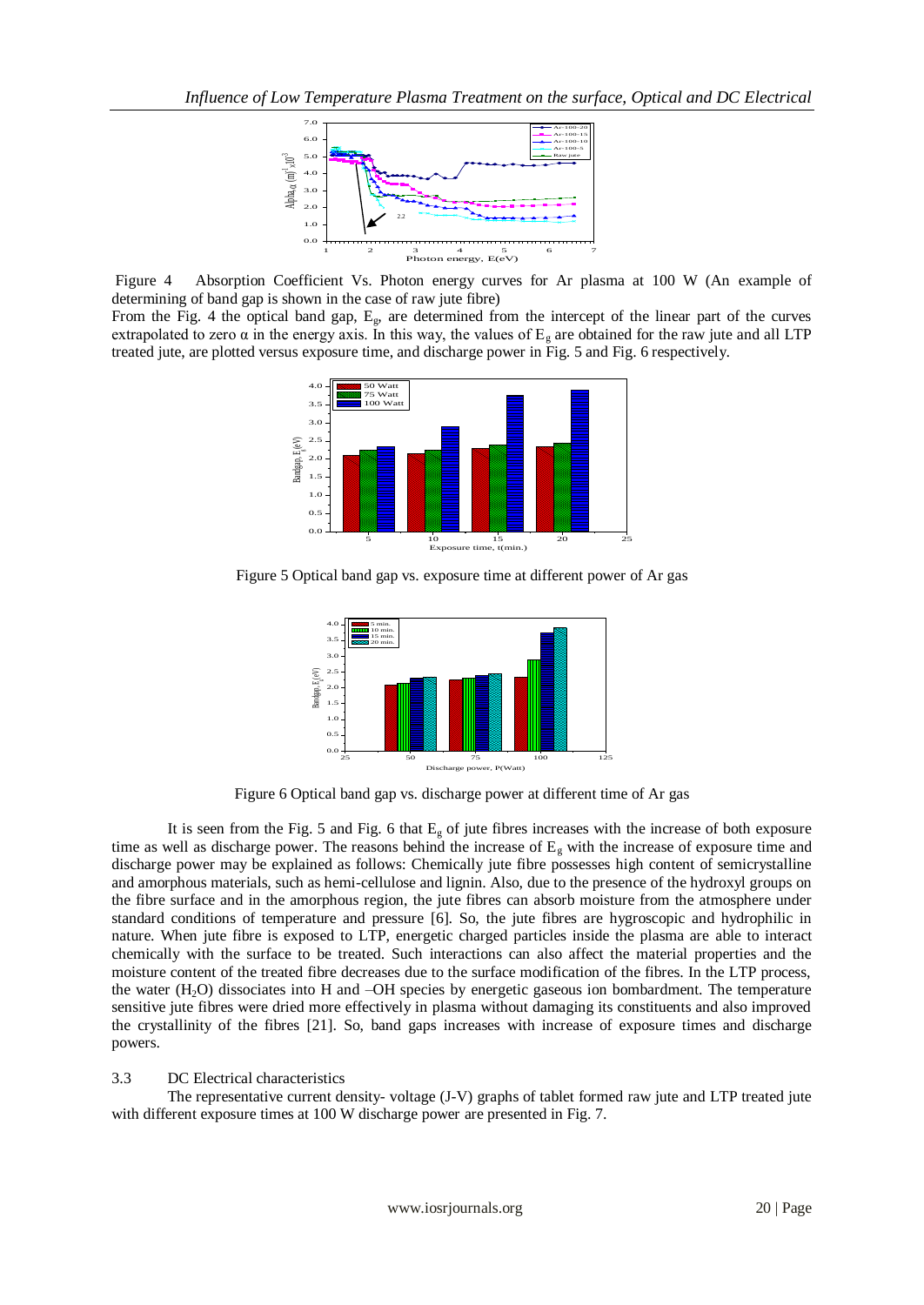

Figure 7J–V plots for raw and treated jute for Ar plasma at different time at 100 W The representative current density- voltage (J-V) graphs of tablet formed raw jute and LTP treated jute with different discharge power at 10 min. exposure time are presented in Fig. 8.



Figure 8J–V plots for raw and treated jute for Ar plasma with different power at 10 min.

It is seen from above curves that they follow a power law of the form  $J \alpha V^n$ , where n is a power index. It is also observed from above curves that with the increase of exposure time and discharge power, the current flow through the tablet decreases.

The electrical resistivities of LTP treated jute by Ar plasma at different exposure time and discharge power are shown in Fig. 9 and Fig. 10.



Figure 9Resitivity vs. exposure time for Ar plasma at different discharge power.



Figure 10Resitivity vs. discharge power for Ar plasma at different exposure time.

It is observed from Fig. 9 and Fig. 10 that resistivity increases with exposure time as well as discharge power. This is in good agreement with the results found by the UV-Vis. analysis where the band gap increases due to LTP treatment as discussed in the previous section.

www.iosrjournals.org 21 | Page